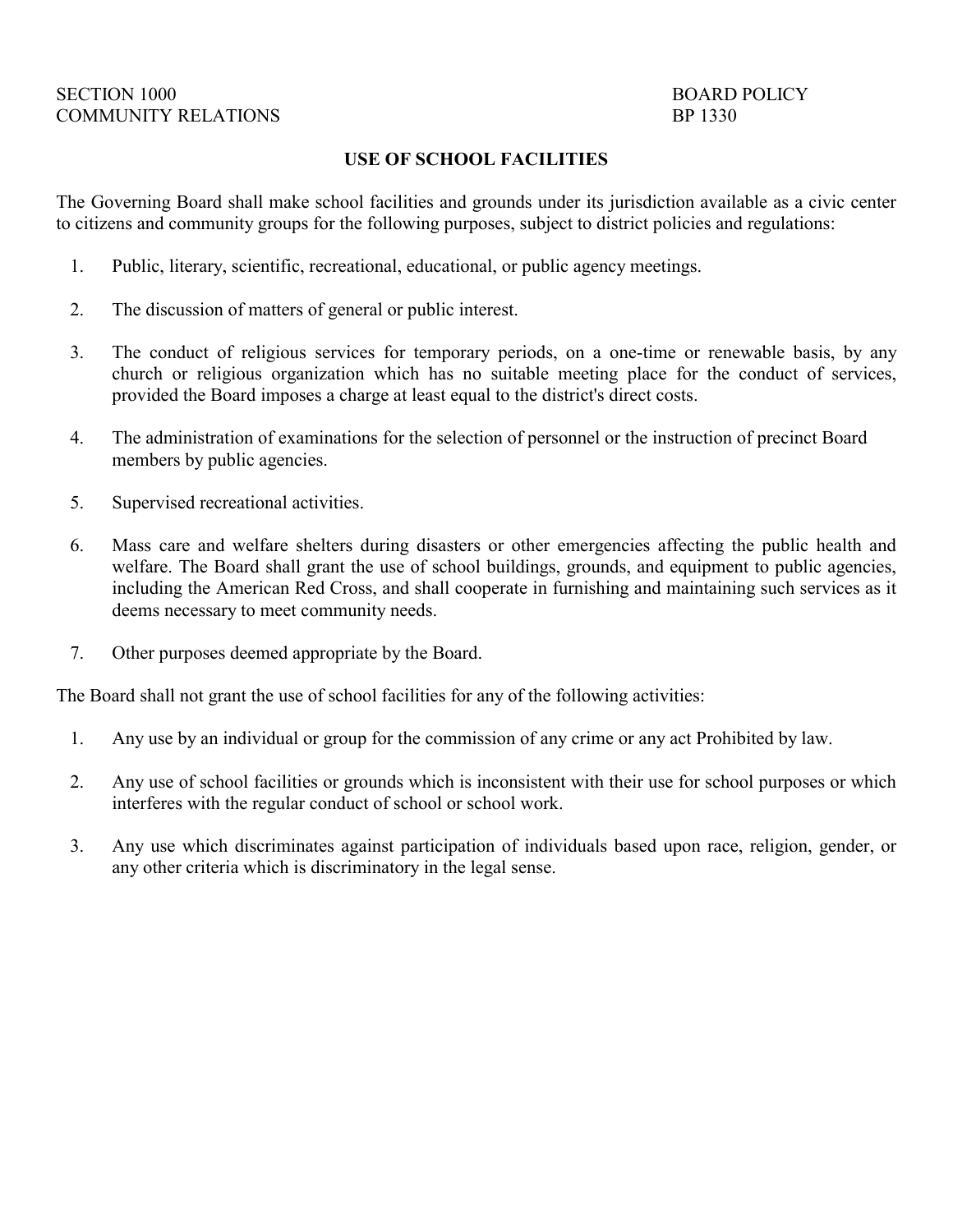- 4. Any use which involves the possession, consumption, or sale of alcoholic beverages or any restricted substances on school property.
- 5. Public dances or parties, other than those sponsored and conducted as a part of a school activity.

Fees for Use of school facilities and grounds shall be charged in accordance with the following classifications:

1. Free-Use: When an alternative location is not available. the Board shall not charge any fees for the use of school facilities or grounds by clubs, associations or nonprofit organizations which Promote youth and schools activities.

These groups include, but are not limited to: Girl Scouts, Boy Scouts, Camp Fire, Inc., parent-teacher associations, and school/community advisory councils.

The Superintendent or designee may require free-use groups to certify to the district than an alternative location as identified by the district is unavailable for their activity. If an alternative location is available, the district may grant the use of school facilities and charge direct costs for such use.

Should any free-use group prefer to use school facilities at a time when custodial services are not normally available, the district may charge a fee equal to the cost of those services. The principal or designee shall first determine any availability of other times when the facility could be provided without charge, and such availability shall be pointed out to the free-use group.

2. Direct-Costs Fee: Activities other than those specified for free use or fair rental value shall be charged a fee not to exceed direct costs to the district.

The following activities shall be charged direct costs:

- a. Activities conducted by religious groups for temporary periods.
- b. Charitable fund-raising activities which are not beneficial to youth or public school activities of the district, as determined by the Board.
- c. Events sponsored by religious or community groups. except those which qualify for free use.
- d. Classes or other activities sponsored by private schools and private or public colleges or universities.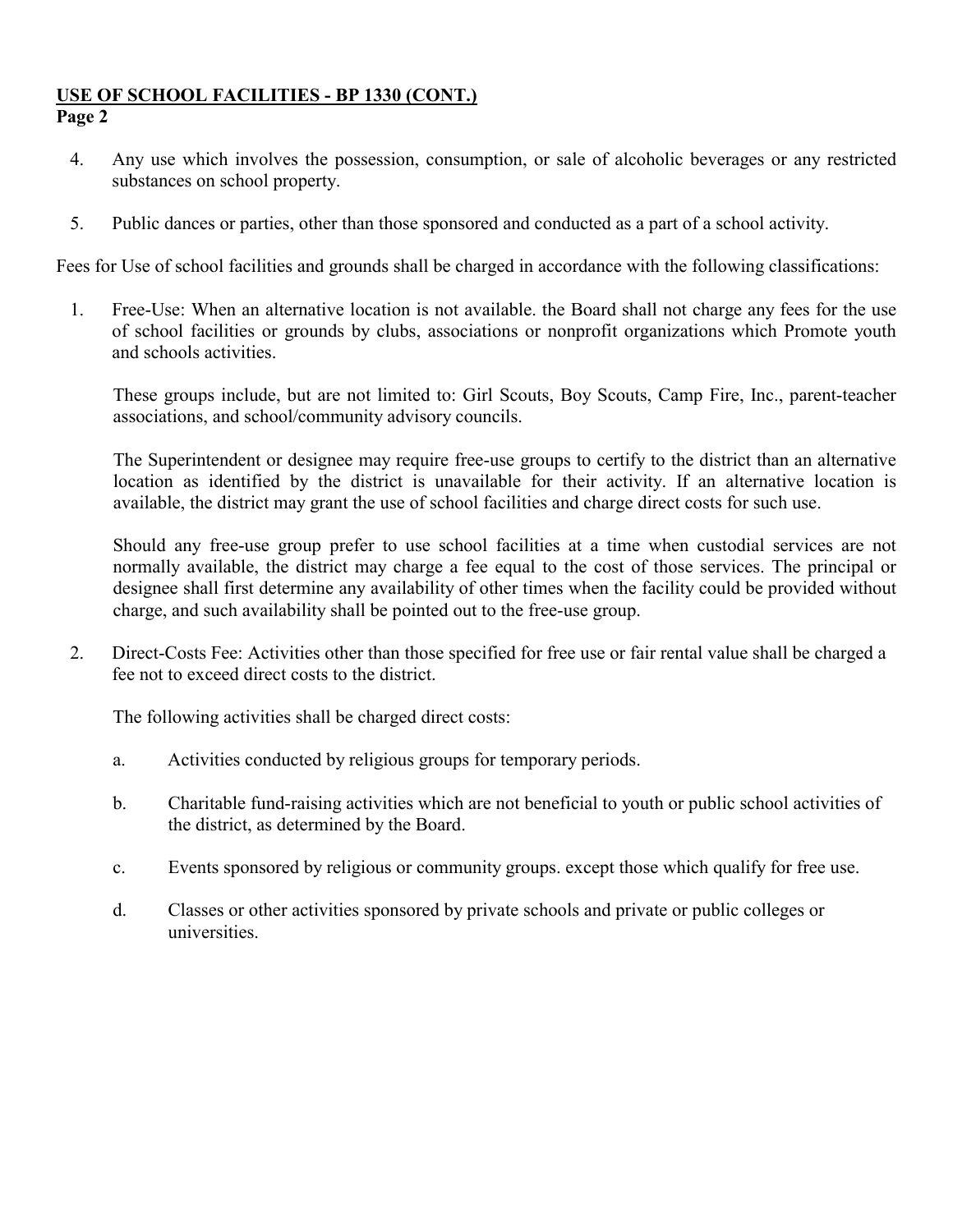e. Public Agencies.

In lieu of direct costs, the district may enter into a written joint-powers agreement with local public agencies.

- f. Activities not previously identified which do not fall within the free-use or fair-rental-value classifications and, which are included here through subsequent Board action.
- 3. Fair-Rental-Value Fee: Groups shall be charged fair rental value when using school facilities or grounds for entertainment, meetings, or other activities where an admission or fee is charged or contributions solicited and net receipts are not to be expended for charitable purposes or for the welfare of the district's students.

Fair rental-value-fees are to be paid in advance.

Fair-rental-value use shall be at the discretion of the district.

- 4. The Administration shall recommend to the Board of Trustees for their approval a schedule of fees for the use of school facilities.
	- a. The Superintendent shall develop procedures for the granting of permission to use school facilities and the development of rules and regulations for such use.
	- b. The Superintendent shall cause the rules and regulations to be distributed to each user of school facilities and monitor such use in order to insure that the user conforms with those rules and regulations.

Regulations for the use of school facilities shall include:

- 1. A schedule of fees and a procedure for the proper accounting and allocation of such receipts.
- 2. Assurance that responsible school personnel will always be in a supervisory position.

Legal Reference: **EDUCATION CODE**  40040-40047 Civic Center Act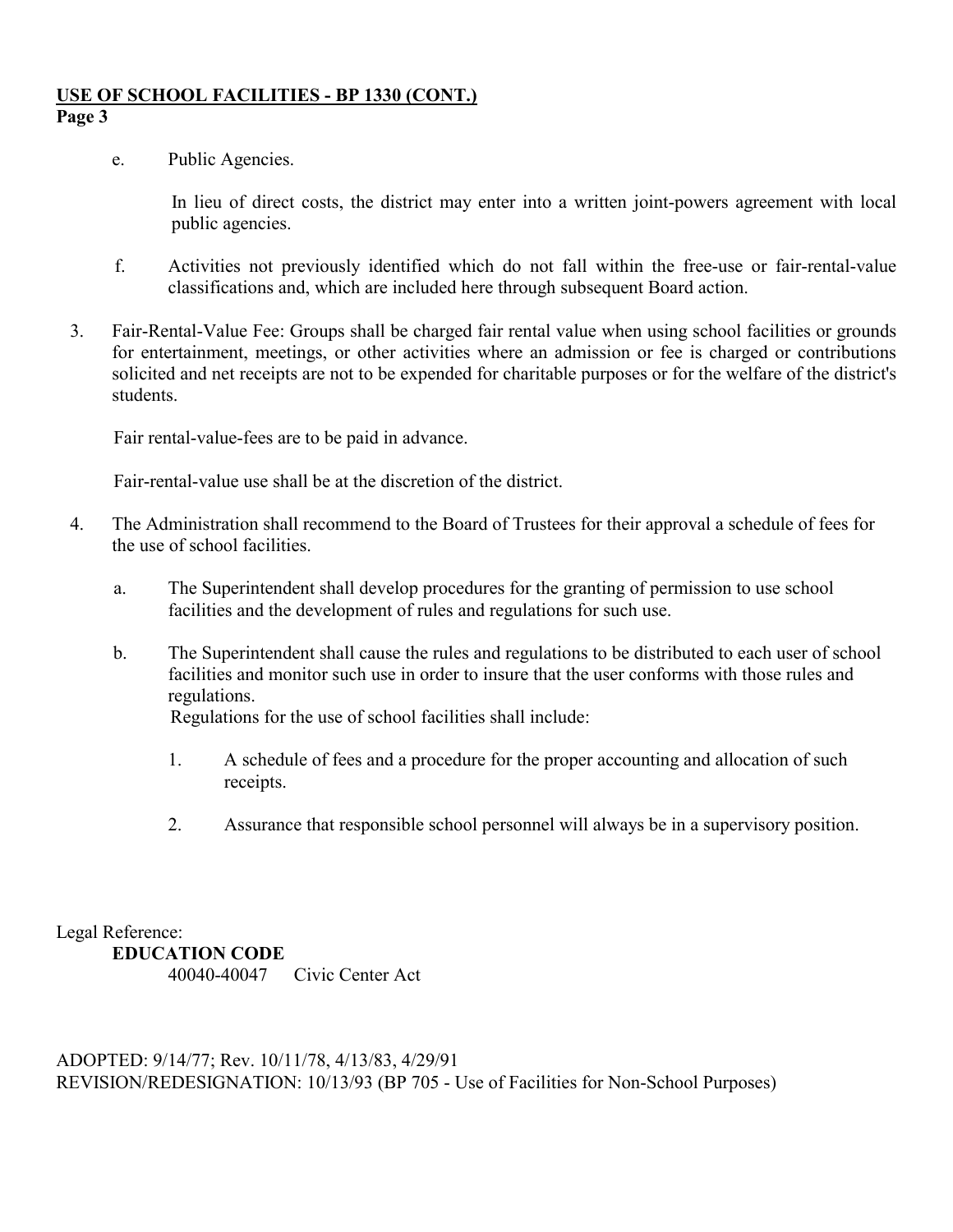# SECTION 1000 ADMINISTRATIVE PROCEDURES

#### **USE OF SCHOOL FACILITIES**

#### A. General Requirements

- 1. Procedure For Requesting Facilities: Persons or organizations desiring to use school facilities shall secure application forms from the Office of the Coordinator of Facilities.
- 2. Filing Of Required Information: The completed application and statement of information shall be filed with the Coordinator of Facilities. Requests for use must be filed at least two weeks prior to the requested use. The Coordinator of Facilities shall be notified when there is any change in the functions, purposes, or officers of any organization using school facilities
- 3. Hold Harmless Agreement and Insurance: The applicant must agree to defend, indemnify and hold the Oxnard Union High School District, its directors, officers, agents, employees, and individual members free and harmless from and against any and all liability, claims, demands, causes of action of law or equity, expenses and costs (including attorney fees), or loss of any sort for personal injury (including death) and property damage that may arise during or be caused in any way by such use, operation, occupancy, acts, omissions, and/or condition of premises by the Applicant, Applicant's members or Applicant's agent or employee, whether said agency or employment be direct or indirect, or their invitee.

Applicant further agrees to furnish such liability or other insurance naming the Oxnard Union High School District an additional insured, for the protection of public and Oxnard Union High School District in the amount of \$1,000,000 combined single limit for personal injury or property damage.

- 4. Arranging For Supervision And Custodial Services: The Coordinator of Facilities shall see that the requested dates are entered on the facility's master calendar and shall arrange appropriate supervision and custodial services.
- 5. Protection of School Property: School property must be protected from damage and mistreatment and ordinary precautions for cleanliness maintained. Groups shall be responsible for the condition in which they leave the building or premises. In cases where school property has been damaged or abused beyond normal wear, the costs of repair or replacement shall be paid for by the organization involved.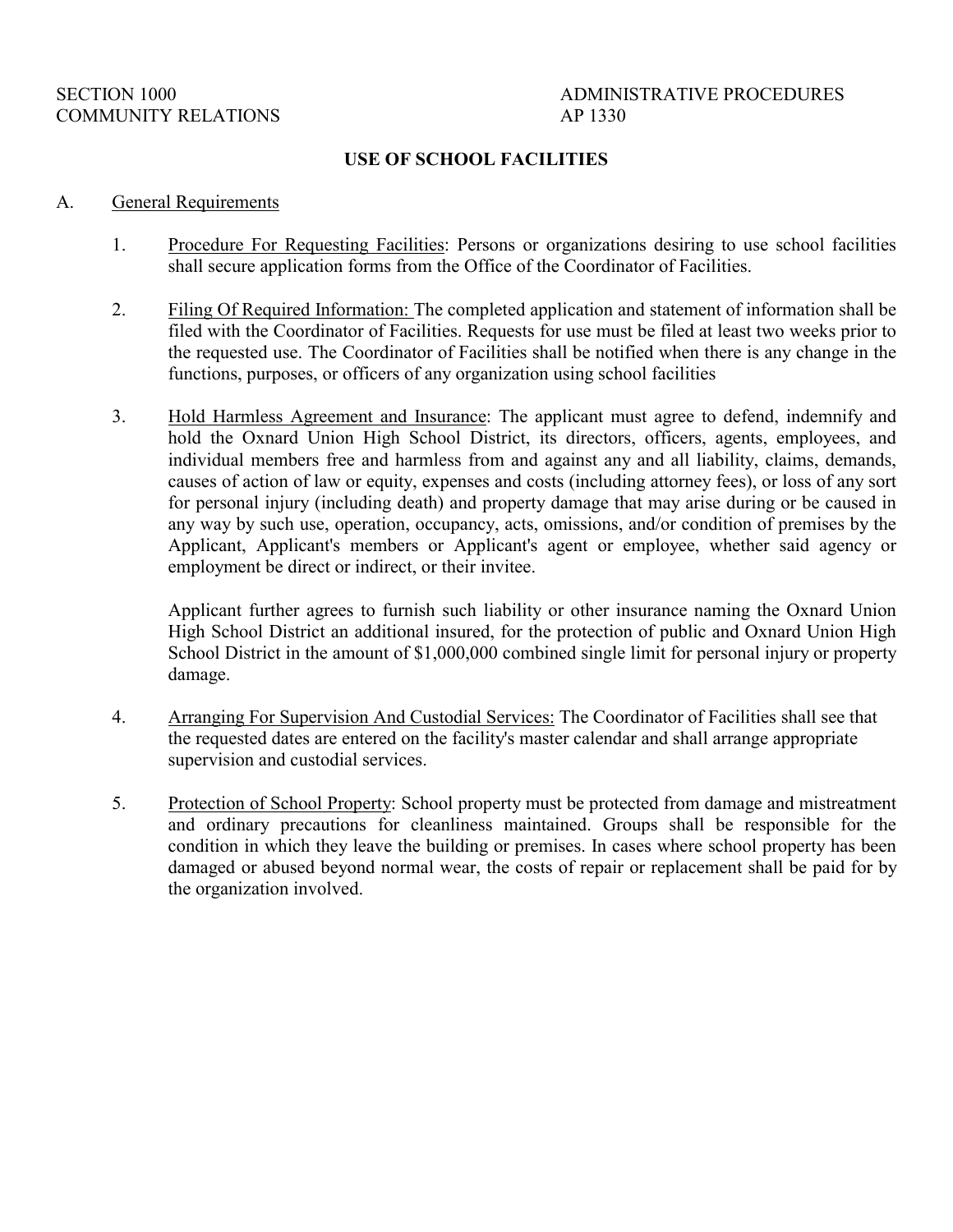- 6. Adult Sponsorship: All juvenile organizations and groups seeking use of school premises must have adequate adult sponsorship and supervision of all facilities used, including restroom facilities.
- 7. Assignment Of Accommodations: Groups will be assigned accommodations suitable to the size of the group.
- 8. Precedence Of School Functions: School functions will take precedence over previously scheduled meetings of outside organizations. In such cases, the organizations will be so notified by the Coordinator of Facilities (Education Code 40049).
- 9. Supervision of Cafeteria Facilities: A cafeteria employee shall be assigned the responsibilities of supervising the use and care of cafeteria equipment where cafeteria facilities are used, and the number of adults in the kitchen shall be determined by the cafeteria employee in charge.
- 10. Operation Of School Equipment: Specialized equipment such as movie projectors, etc., owned by the district shall be approved for use only when operated by trained persons.
- 11. Denial Of Use: Organizations not complying with all applicable rules and regulations will be denied further use of school facilities.
- 12. Duties Of Assigned Personnel: Civic center activities held at times other than hours covered by regular employee assignments shall be conducted in the presence of an employee assigned for this purpose. The employee so assigned may conduct other school work (cleaning, etc.) in proximity of activities so as to be able to assist when needed and to protect school property.
- 13. Setting Up Facilities: Employees assigned to civic center functions are to clean up and set up facilities properly for use for regular school purposes before the next school day as part of the civic center assignment.
- 14. Activities Requiring Additional Time: Civic center activities that require additional time in excess of that authorized or those showing improper use of school facilities shall be brought promptly to the attention of the Coordinator of Facilities.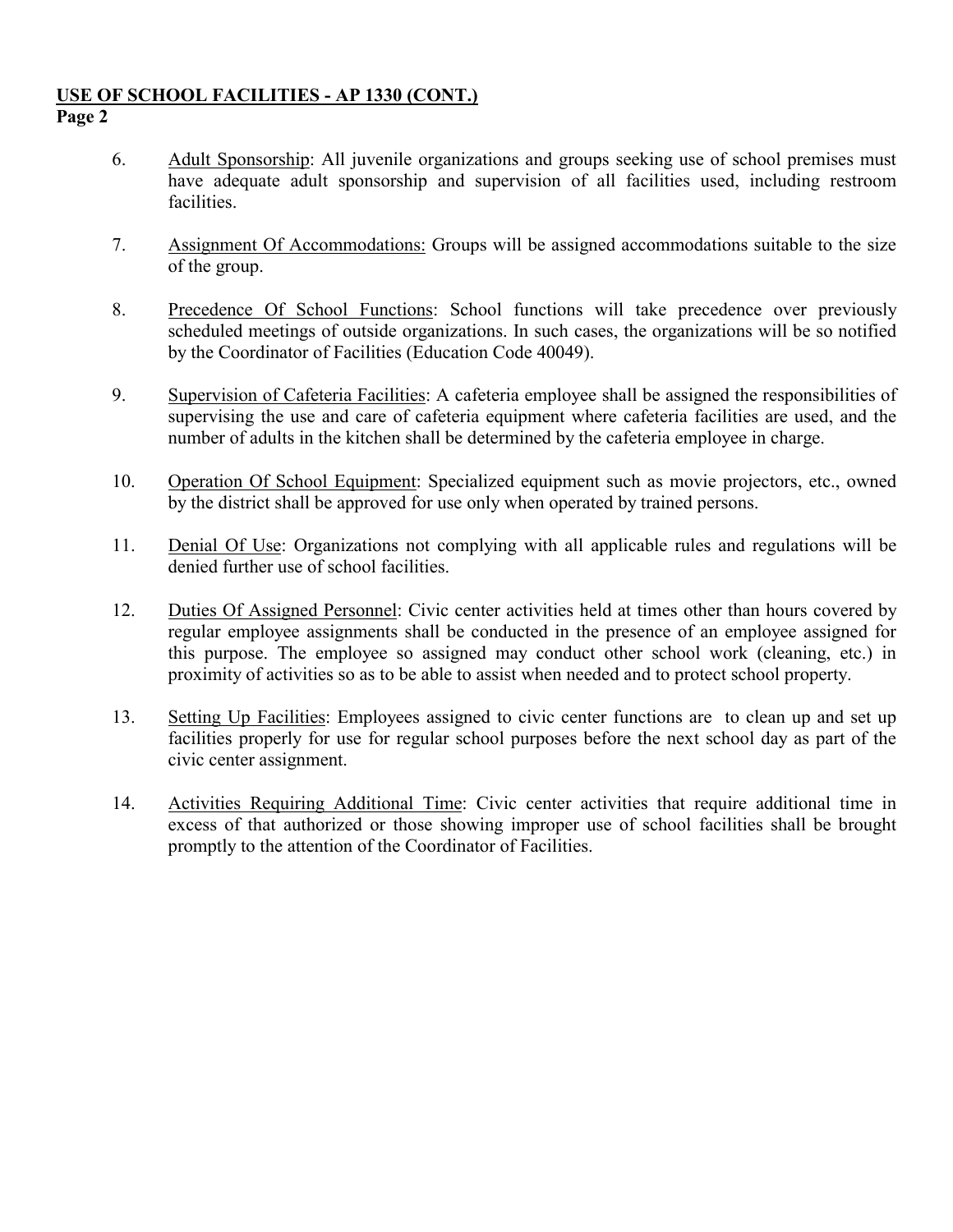- 15. Extra Work Authorization: Requests for authorization for work beyond regularly assigned hours must first be approved by the Assistant Business Manager.
- 16. Gymnasium Supervision: All activities which take place in a gymnasium during those times when a District employee is not regularly scheduled to work shall be conducted under the direct supervision of District employees.
- 17. Keys/Security: Keys shall not be loaned or otherwise provided to any organization except in exceptional cases which require the approval of the Assistant Business Manager. Master keys will never be loaned out.
- 18. Duration of Permits: The duration of any single permit shall not exceed one year. Exceptions to this rule may be granted only by the Superintendent or Board of Trustees. Existing multi-year agreements shall remain in force until their scheduled expiration date.
- 19. Public Access: All activities shall be open to the public.
- 20. Facility Improvements: All improvements, alterations, and additions to athletic fields or buildings by outside groups must have prior approval from the District.
- 21. Game Lines: The marking of permanent game lines on athletic fields by outside groups is prohibited.
- 22. Availability of Athletic Fields: The District may limit the availability of athletic fields for outside use in order to allow these areas to be renovated or otherwise "recover" from overuse. The District will provide notification to affected user groups as far in advance of such action as possible.
- B. Application Procedure
	- 1. An officer of the organization wanting to use school facilities shall obtain and fill out a "Use of Facilities" request form. These forms are available at the School District Office, 309 South K Street, California 93030.

Prior to filling out a request form, the applicant should check with the Coordinator of Facilities to determine the availability of the desired facility.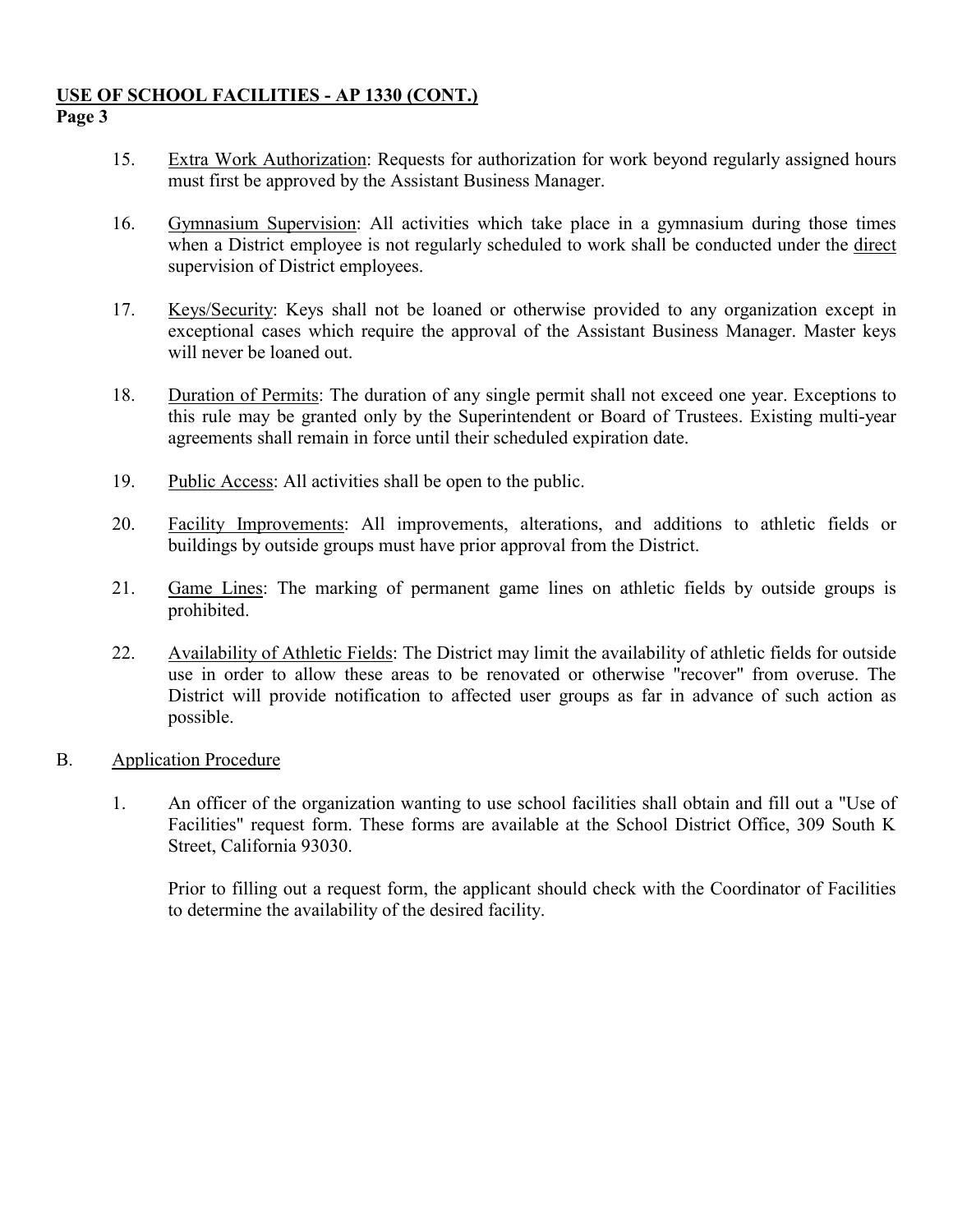- 3. If the facility is available, the form should be completed and submitted to the Coordinator of Facilities at )east two weeks prior to the anticipated use.
- 4. The Coordinator of Facilities confirms that the facility is available, determines the charges, if any, authorizes the use by signing the application, and sends the application to the Office of the Assistant Business Manager.
- 5. The Office of the Assistant Business Manager makes final approval of the application, and distributes copies to the appropriate personnel. Final approval is further dependent upon receipt of the appropriate documentation regarding insurance coverages.
- 6. The application will indicate all facilities to be used, exact dates and hours of use, any special arrangements to be made, charges assessed, and deposits to be paid.
- 7. Prior to the actual use, it is the applicant's responsibility to. make any other arrangements necessary.

## C. Categories and Priorities of Use Groups:

The following categories establish the basis for priority of use and the basis for charges and fees:

# Category 1:

School district activities and programs directly related to the educational program have first priority.

## Category 2:

Organizations sponsored by the school district have second priority. Examples would include but are not limited to student body organizations, booster clubs, parent-teacher groups, and employee organizations.

Groups in Categories 1 and 2, qualify for "Free Use " of facilities.

Category 3:

Activities or events designed to serve the youth of the district shall have third Priority. Examples would include but are not limited to youth athletic organizations and youth activities of the City of Oxnard or Pleasant Valley Recreation and Parks Department.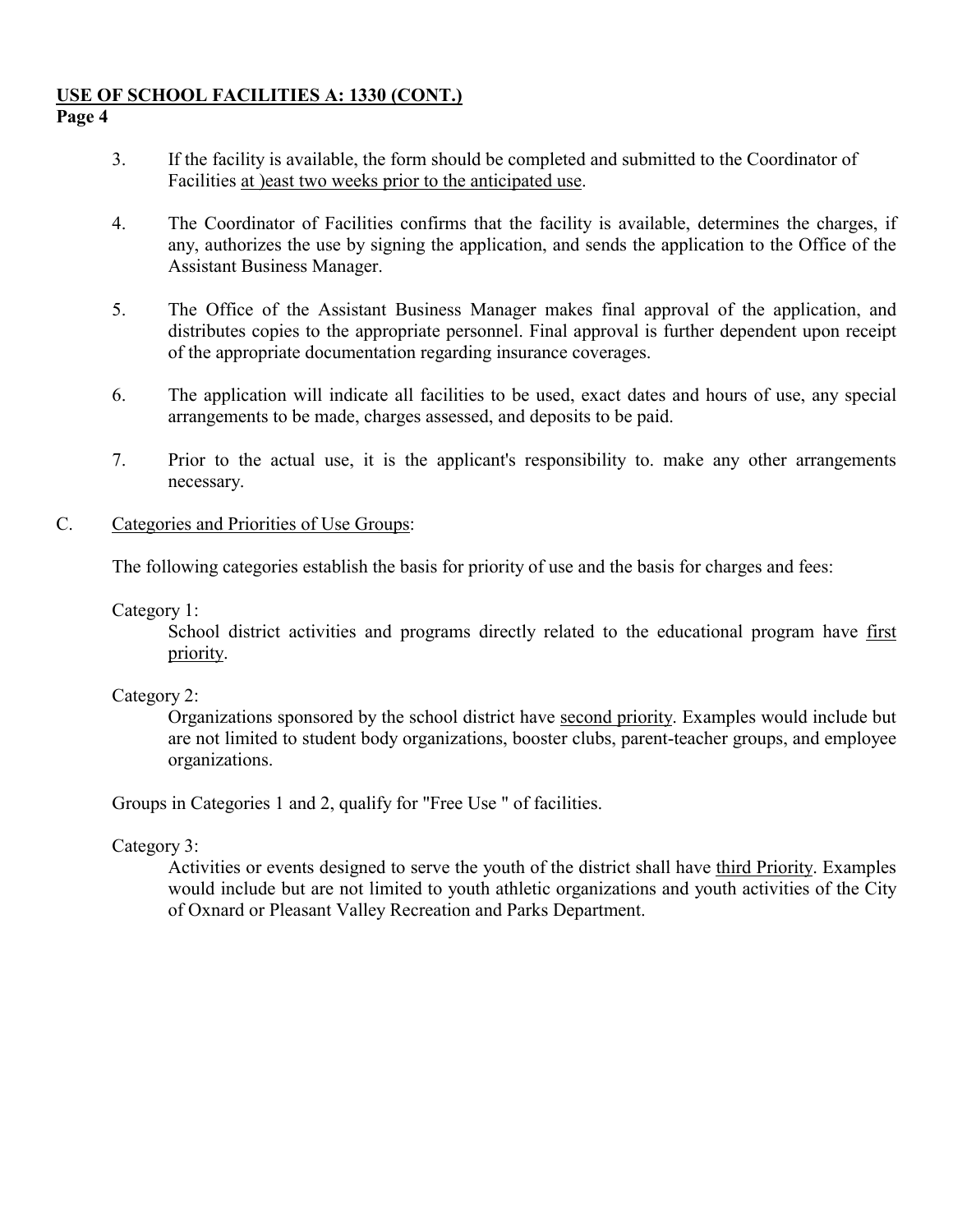## Category 4:

Activities or events designed to serve the adults of the district shall have fourth Priority. Examples would include but are not limited to senior citizen, civic, and social/recreational groups, and adult activities of the City of Oxnard Recreation and Park's Department.

Groups in Categories 3 and 4 will be assessed "Direct Costs" for the use of facilities.

# Category 5:

Activities sponsored by groups charging fees for commercial or other activities which are not used for the direct benefit of the children of the district or a recognized charity shall have fifth priority.

# Category 6:

Uses by commercial groups or other profit-making organizations shall have sixth priority.

Groups in Categories 5 and 6 will be assessed Fair Rental Value rates for the use of facilities.

- 1. When Free Use is granted, no personnel or services will be furnished by the District except the employee in charge whose sole duty is to open and close the facility. The qualifying user group will be responsible for leaving the facility in a neat and orderly condition.
- 2. In order to qualify for Free or Direct Cost usage, at least fifty percent of the group's participants must reside within the Oxnard Union High School District.
- 3. There shall be a minimum. charge for all Direct Cost and Fair Rental Value usage based upon two hours of occupancy. Each additional hour will be assessed separately.
- 4. Monetary donations in lieu of fees will be accepted from large user groups provided that the donation equals or exceeds the fee amount which would otherwise have been charged for that group's usage of facilities.
- 5. The Superintendent or Board of Trustees, may waive or adjust Direct Cost charges when it is in the best interest of the District to do so.